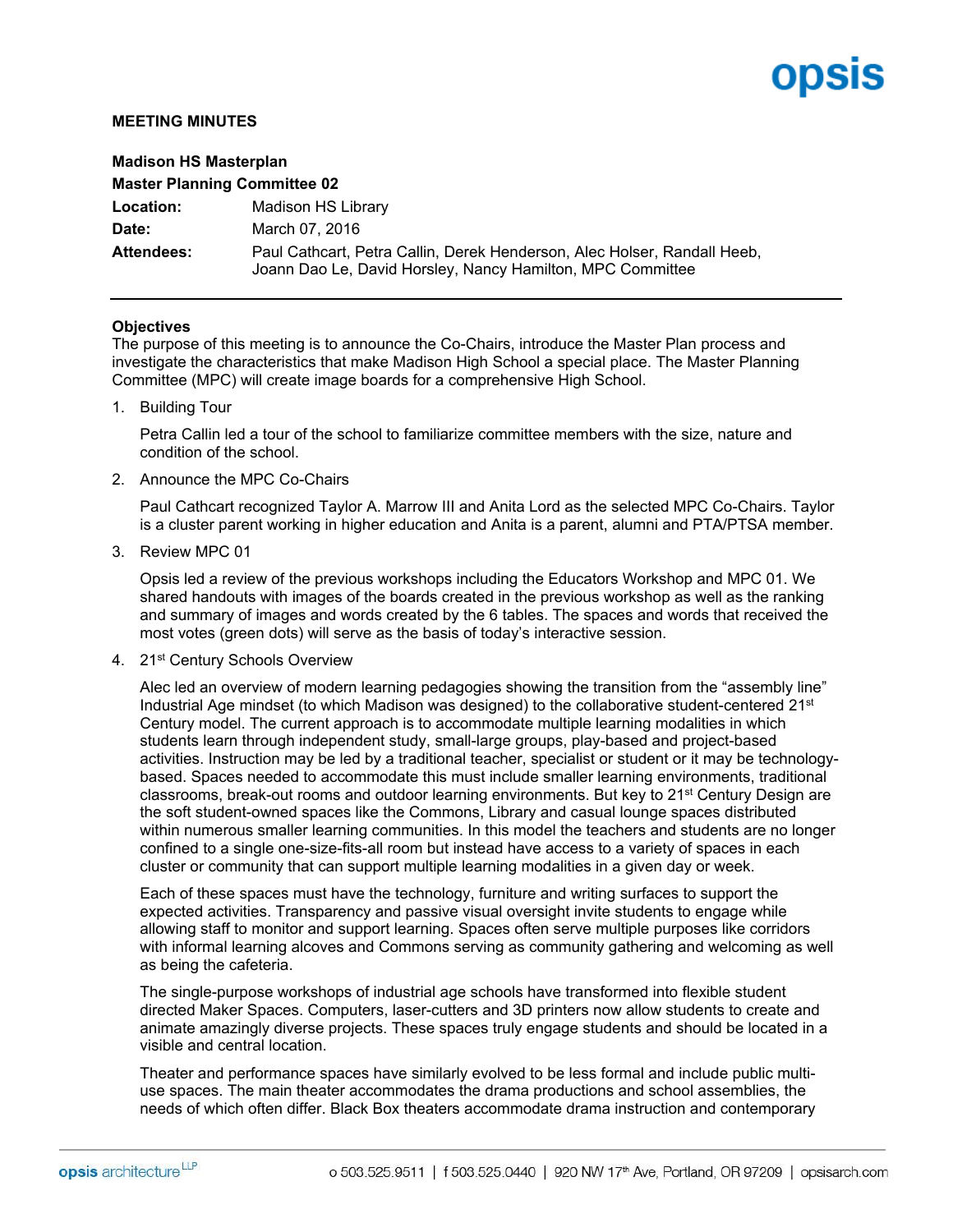play production. School commons, outdoor rooms and circulation spaces can also support performances by drama, music, science and technology.

Outdoor spaces are design to address curriculum and expand student exploration and understanding of ecosystems and sustainable practices. Covered areas support student projects and offer a break from the routine.

5. Master Plan

Building Assessment: The design team is currently effecting a Building Assessment to define the current condition of the Madison building and site. This study will identify deficiencies in life-safety, envelope, structural, mechanical, electrical, plumbing, landscape and exterior infrastructure systems. We will then estimate the cost of improving all existing spaces to meet current code and District Standards. The end result of a full modernization will be a substantially improved building including seismic upgrades, new lighting and mechanical systems, hazardous materials removal, substantially new finishes and full accessibility.

Program Assessment: The design team is conducting interviews with school administration and faculty to review the District Education Specifications (Ed Spec's) and refine those to meet Madison's future needs. Ed Specs are not intended to be rigid so we should take the *spirit* of the Ed Specs and translate that into what works for Madison. These meetings will include Administration, Athletics, Theater/Music/Arts, Library, Wrap-around Service and so on. The resulting program document will accommodate a comprehensive high school of 1,700 students. We will then perform a Program Assessment comparing the desired program to the existing facility and identifying deficiencies or excess areas.

Education Vision: The District created a document titled Education Facilities Vision September 9, 2013 that describes broadly held expectations for school buildings. The MPC will develop and share their recommendations for the number, size, location and characteristics of many of the public and community spaces. In this way a specific community vision for Madison High School will be documented in the Master Plan.

A Master Plan is a road map, not a detailed design, used for a high elevation look. It is a critical tool for the upcoming bond because it provides the key budget framework defining what will be needed. MPC members asked where a Master Plan ends and more advanced design decisions begin. Alec explained that we will look at design options and move forward with the preferred schemes. Some options may be described and priced in the Master Plan for future consideration. The MPC also asked if all Lincoln, Benson and Madison will all be in the next bond and if the schools are being prioritized. The district explained that all three are currently being considered and none has been given preference. Final decisions will be made based on the three Master Plans. The School Board will balance costs of many projects against what the public is willing/able to tolerate and determine the scope of the actual bond measure.

# 6. Interactive Vision Work Session – "What is should Madison feel like?"

The MPC was separated into 6 groups. Each table took 15-minutes to share their homework assignment: "Describe the Madison community and what makes it special to you". The table then generated a list of shared words that best described Madison as it is or should be.

Each table was then given photographs of the top few space images as voted on in MPC 01. The group had about 50-minutes to determine which images best represented the "vision" words their team developed and assemble those on a board as a school. The words were attached in areas where key attributes should be realized.

Reporting Summaries:

**Group 1:** Circularity concept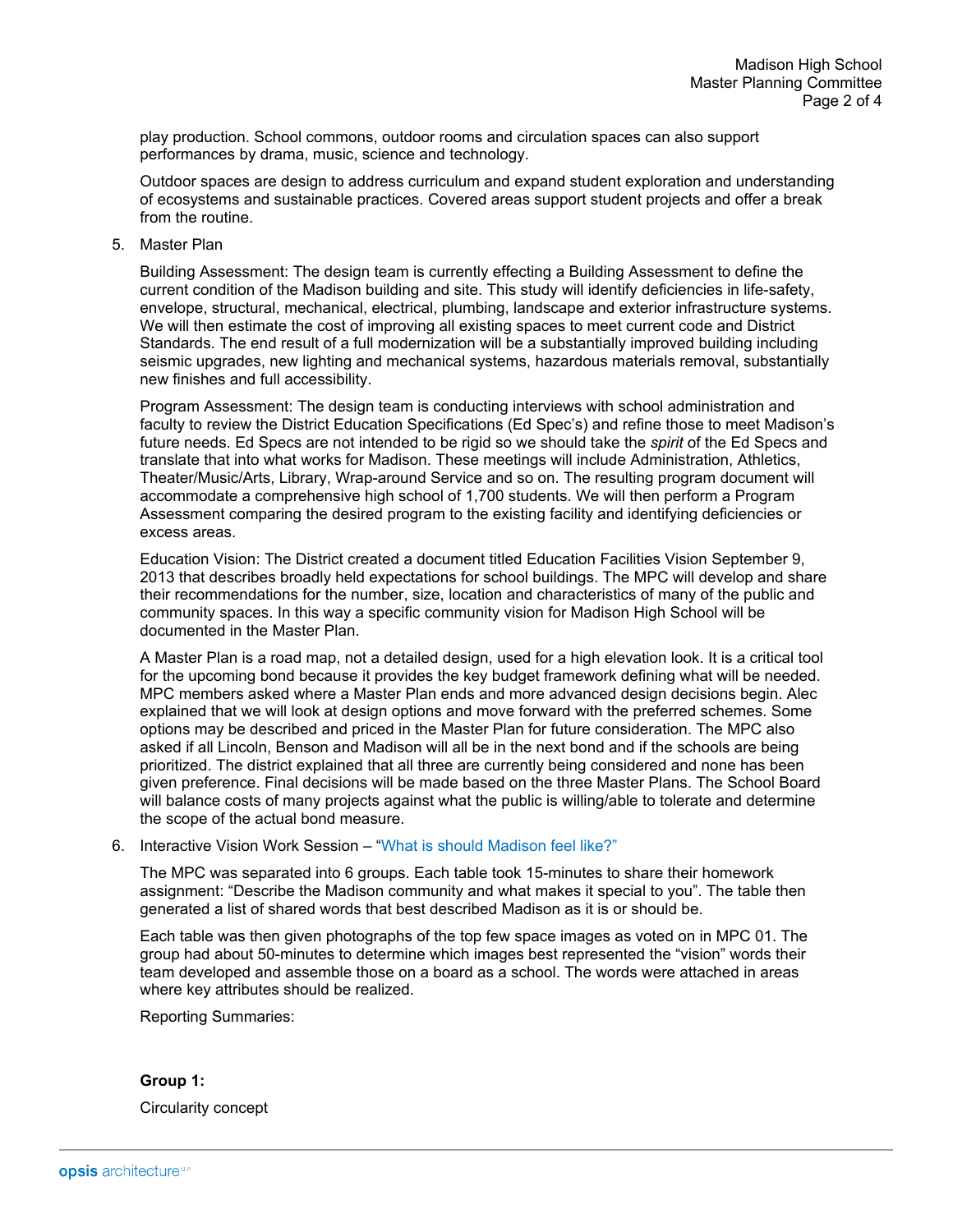Performing arts having its own shop to build sets

Openness as well as spaces for quiet work or confidential conversations

Most important is Community. Think of Madison as a gem

# **Group 2:**

Similar terms as group 1 - Diversity, Hidden gem

Informal learning is important – idea of commitment to learning wherever students are – collaborative, etc. Informal learning in hallways, etc. learn about each other more.

Auditorium is so cool

Group Maker spaces together – from set designs to APP designs

Library – closer knit, tighter

Outdoor learning is important

Maintain our connection with Headstart and Early childhood education. Leverage that for high school students on an education track.

#### **Group 3:**

Spanish-speaking group – whole group presented

Focus on Community – what goes on after school, no assigned space for family groups.

Focus on Health Clinic – need more space and need kids to feel comfortable going there.

Madison is comprised of different cultures who come together and know each other. Like to see opportunities for celebrating that. Community space?

Parents of high school students need some place to bring their children so the parents can participate at Madison as well. (Different than teen parent program)

### **Group 4:**

If things are run-down, it makes you feel run-down and underappreciated. Repurposed is good, but leftover stuff is NOT okay.

Inclusive, Interactive, Diverse

Flexible, Lots of Light

#### **Group 5:**

Honed in on key words

Community, Equity, diversity, natural light, Challenging, transparency

Regardless of where they go next, high school needs to offer a diversity of opportunity so they are ready for whatever might come next.

Integration – wrap-around services, non-native speakers, special needs, are part of the whole, not sub-sets of people. Space needs to encourage that.

Don't want small spaces where people can hide. Open spaces are important

#### **Group 6:**

Peton & Zoe, Co-Leadership Students